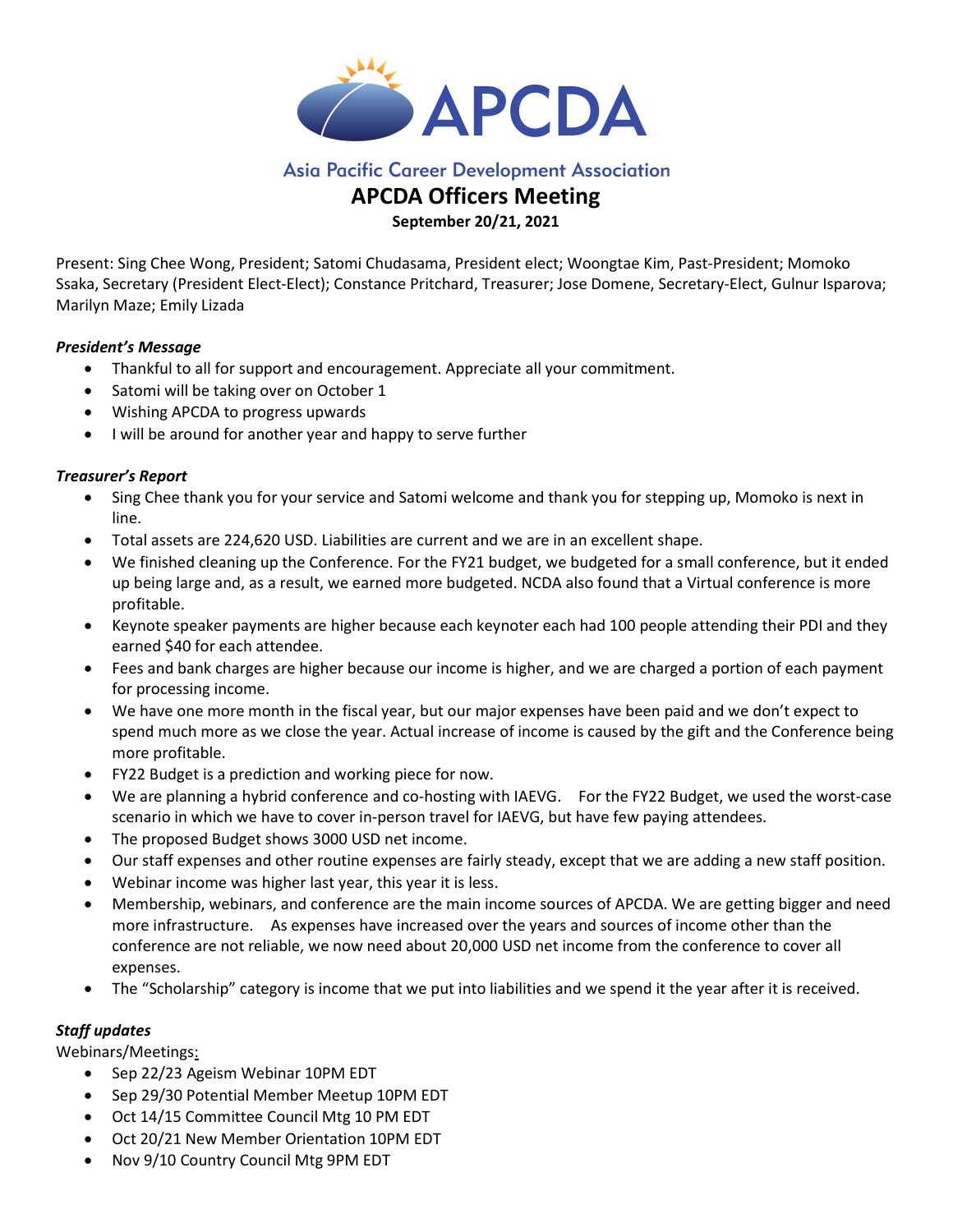- Nov 30/Dec 1 Potential Member Meetup 9PM EDT
- Jan 13/14, 2022 New Member Orientation 9PM EDT
- Feb 10/11, 2022 Potential Member Meetup 9PM EDT
- Mar 10/11, 2022 New Member Orientation 9PM EDT

### Discussion topics

- Transfer to savings:
	- $\circ$  During past years, we have kept about 40,000 USD in the checking account, which is sufficient to cover our needs. You can see that we currently have 80,000 in the checking account. Marilyn requested that we move any amount over 40,000 USD to savings at the end of the year. If we suddenly need the money, there is no penalty to use it – we just forfeit the interest earned.
	- $\circ$  Jose Domene moved that we reduce the checking account to 40,000 USD and put any excess into savings after we close the year.
	- o All voted in favor.
- Staff Bonuses
	- $\circ$  We do not raise salaries annually, but we give bonuses when the conference does well. We gave no bonuses last year because we had to suddenly switch to a Virtual conference for which we charged a very low fee.
	- o This year the conference net income was 40,000 USD, which is more than any past conference.
	- o Marilyn suggested possible bonus amounts:
		- $\bullet$  \$500 Emily, \$750 Gulnur
		- $\bullet$  \$1,000 Emily, \$1,500 Gulnur
		- \$1,500 Emily, \$2,250 Gulnur
		- $\bullet$  \$2,000 Emily, \$3,000 Gulnur
	- $\circ$  A suggestion was made to give a bonus to Marilyn also, which she said she cannot accept.
	- $\circ$  Motion for Option 4 all voted in favor

#### Personnel

- o Technical administrator to cover website tasks and design work (HTML and video editing). Unanimously agreed to announce this position and approved budgeted salary amount.
- $\circ$  Executive Director (Gulnur) announced resignation from the position and asked that a replacement be found for her position.

#### Budget FY22

 $\circ$  Motion to approve – all voted in favor and approved FY22 budget

#### LOEP

- $\circ$  Draft application has been developed in sufficient details to help us doing honest evaluation. We should consider that evaluation will be executed by volunteers, but will require staff involvement.
- o All LOEP evaluations will be aligned with APCDA Career Services Competencies, so these were considered first. There are some relevant areas that were pulled out to consider which will be standard for each application. Each program will also have specific content, which may need additional sources to complete the evaluation. Several sections in the evaluation were based on the UK Education and Training Foundation.
- o There should be clear criteria and indications
- $\circ$  It is also important for use to evaluate what is going on inside the organization, minimum requirements for instructors, how are they being trained, etc.
- $\circ$  Evaluation sheet and Conclusion-Summary reflects the findings of the evaluation team.
- $\circ$  Another document is a Path forward to understand what we need to do, how much we have to pay our staff to administer the review process, etc.
- Conference 2022